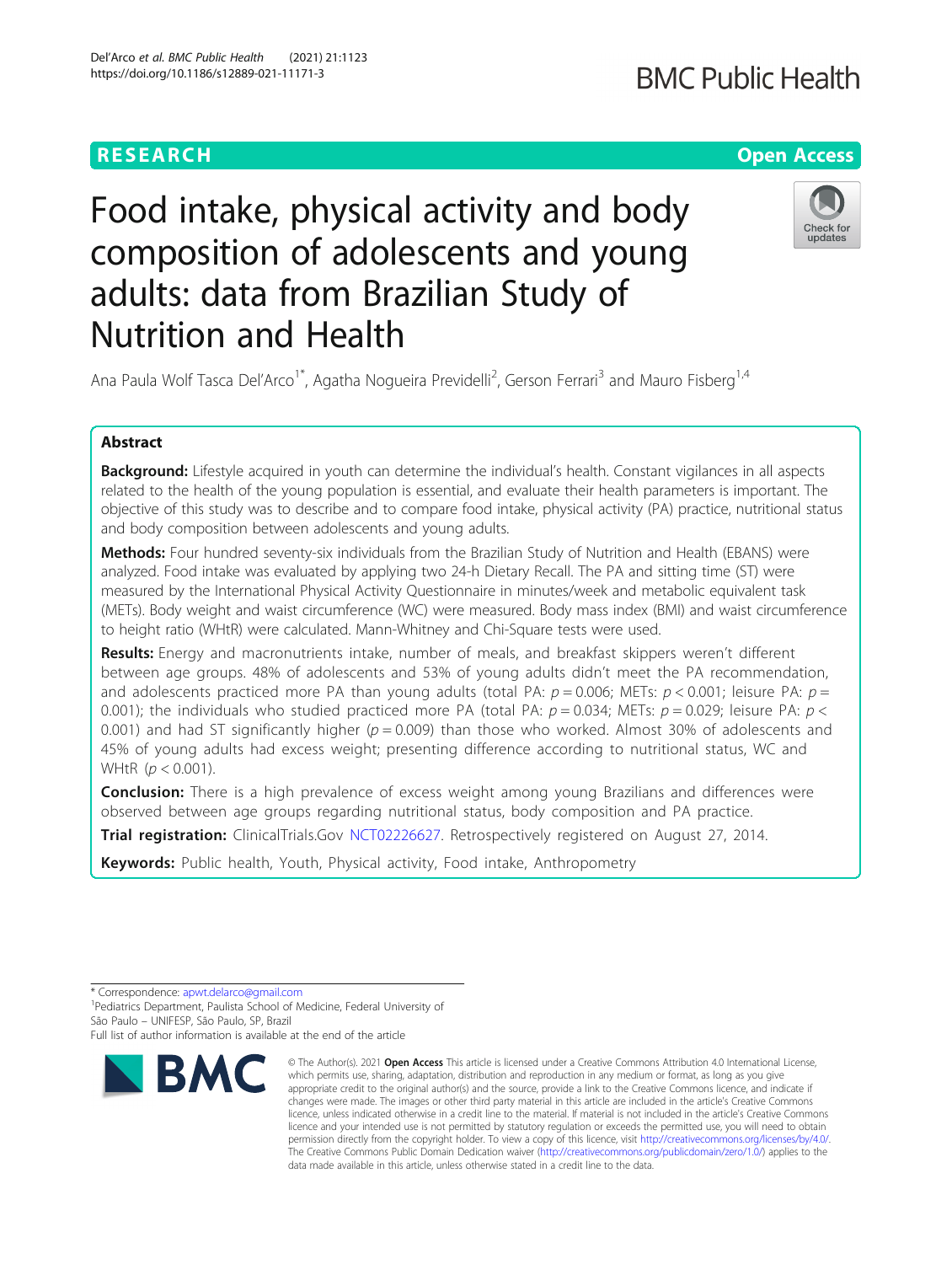## Background

The transition period between childhood and adulthood is very dynamic and characterized by intense bio psychosocial changes  $[1-3]$  $[1-3]$  $[1-3]$  $[1-3]$ , with different age cut-off points to define it. According to the World Health Organization (WHO), adolescents are individuals between 15 and 19 years [\[4](#page-8-0)] and youth comprise individuals between 15 and 24 years [[3,](#page-8-0) [4](#page-8-0)]. However, WHO recognizes that the terms "adolescents," "young adults," and "youth" are used interchangeably [[4\]](#page-8-0). In the context of health aspects, this stage of life establishes some distinct age classifications, for example to assess nutritional status and adiposity  $[5-8]$  $[5-8]$  $[5-8]$ , for the physical activity (PA) recommendation [\[9](#page-8-0), [10\]](#page-8-0), and to determine nutrient intake needs [[11\]](#page-8-0). Considering this group's current social and lifestyle behaviors, added to peculiar and dynamic biological conditions, a more comprehensive age classification for adolescence has been discussed in the literature, classifying individuals aged 10–24 years [[12](#page-8-0)].

Whatever the nomenclature used to define this stage of life, the lifestyle acquired in this period can determine the individual's health and life condition, since the choices made can have an impact on future possibilities [[3,](#page-8-0) [12](#page-8-0), [13\]](#page-8-0). In this period, health risks are diverse and rapidly changing [[13,](#page-8-0) [14\]](#page-8-0), in addition to biological growth and development, which are still occurring intensively and are often neglected by health systems and society [[3\]](#page-8-0).

Over the years, individuals' lifestyle and health are being impacted by several factors and/or different facets of transition to adulthood [\[3](#page-8-0), [12](#page-8-0)]. In adolescence, important changes can occur in the dietary behavior of individuals [\[13](#page-8-0)]. In Brazil, is observed an increase in the consumption of foods positively associated with the obesity, as well the replacement of traditional meals (such as rice and beans) by ultra-processed foods, even among adolescents, which may indicate a change in the Brazilian's dietary behavior [[15](#page-8-0)–[17](#page-8-0)]. Also, the sedentary behavior is increasing among the adolescents around the world [\[10\]](#page-8-0) what seems to be the consequence experienced by young people in the face of current sociocultural changes, including the exaggerated appreciation of sedentary behavior, especially screen time (including electronic games, computer, tablet, smartphone) [[18](#page-8-0)] that competes with active leisure time, culminating in a more inactive lifestyle [\[19\]](#page-8-0).

The adoption of a healthy lifestyle, including a balanced diet and regular PA practice, should be encouraged from childhood, adolescence and throughout youth, since it affects immediately in health promotion and risk reduction that could impact the health of future generations [[3,](#page-8-0) [13](#page-8-0), [20](#page-8-0), [21\]](#page-8-0). Several lifestyle factors are risk factors associated with cardiometabolic risk in the early stages of life [[22](#page-8-0)]. Constant vigilances in all aspects related to the health and well-being of the young population is essential, since this generation is being influenced by "unprecedented global forces" [[3\]](#page-8-0). In view of this fact, it is necessary to evaluate the health parameters of the young population that can be a consequence of habits and lifestyles acquired amidst the multiple behaviors inherent to this population. This study aims to describe food intake, PA practice, nutritional status and body composition of young Brazilians and to compare these parameters between adolescents (15–19.9 years) and young adults (20–24.9 years) of the Brazilian Study of Nutrition and Health (Estudo Brasileiro de Nutrição e Saúde, EBANS).

## Methods

## Study design

EBANS is a cross-sectional study and representative of the Brazilian population aged 15 to 65 years ( $n = 2000$ ). It comprises all regions of the country, with sample calculation stratified by sex, age group and socioeconomic level (SEL). The Ethics Committee of the Federal University of São Paulo has approved this study, and all participants signed the Free and Informed Consent and/or the Consent Form [[23](#page-8-0)]. EBANS data were collected from October, 2014 to July, 2015. EBANS is the Brazilian appendix of the Latin American Study of Nutrition and Health (Estudio Latinoamericano de Nutrición y Salud, ELANS), a multicenter urban area study conducted in eight Latin American countries [[24](#page-8-0)].

Within the sample universe of EBANS, the present study analyzed a subpopulation of 476 individuals aged 15–24.9 years. The characterization of the target population of this study is described in Fig. [1](#page-2-0). Previously published [\[23](#page-8-0)], the sample selection methodology was systematic (to select urban conglomerates and households within each sampling unit) and random to select the sampling units defined based on the cartographic division of the census sectors [\[26\]](#page-8-0). Exclusion criteria were individuals with diseases that could affect food intake and/or energy expenditure; with physical or mental disabilities; unable to read; pregnant or lactating women; absent from home or who refused to conduct the second interview; those who didn't live in "homes" (such as hospitals and/or orphanages); and adolescents bellow 15 years old, once they are biologically vulnerable and would be necessary to check their stage of pubertal maturation (because it affect the nutritional status and body composition), what would be impractical from a logistic point of view to a populationbased study as EBANS. For all data collection, the methodology was previously published [\[23,](#page-8-0) [24](#page-8-0)].

#### Socio-demographic characteristics

The socio-demographic characteristics, such as age, sex, region and educational level were self-reported by the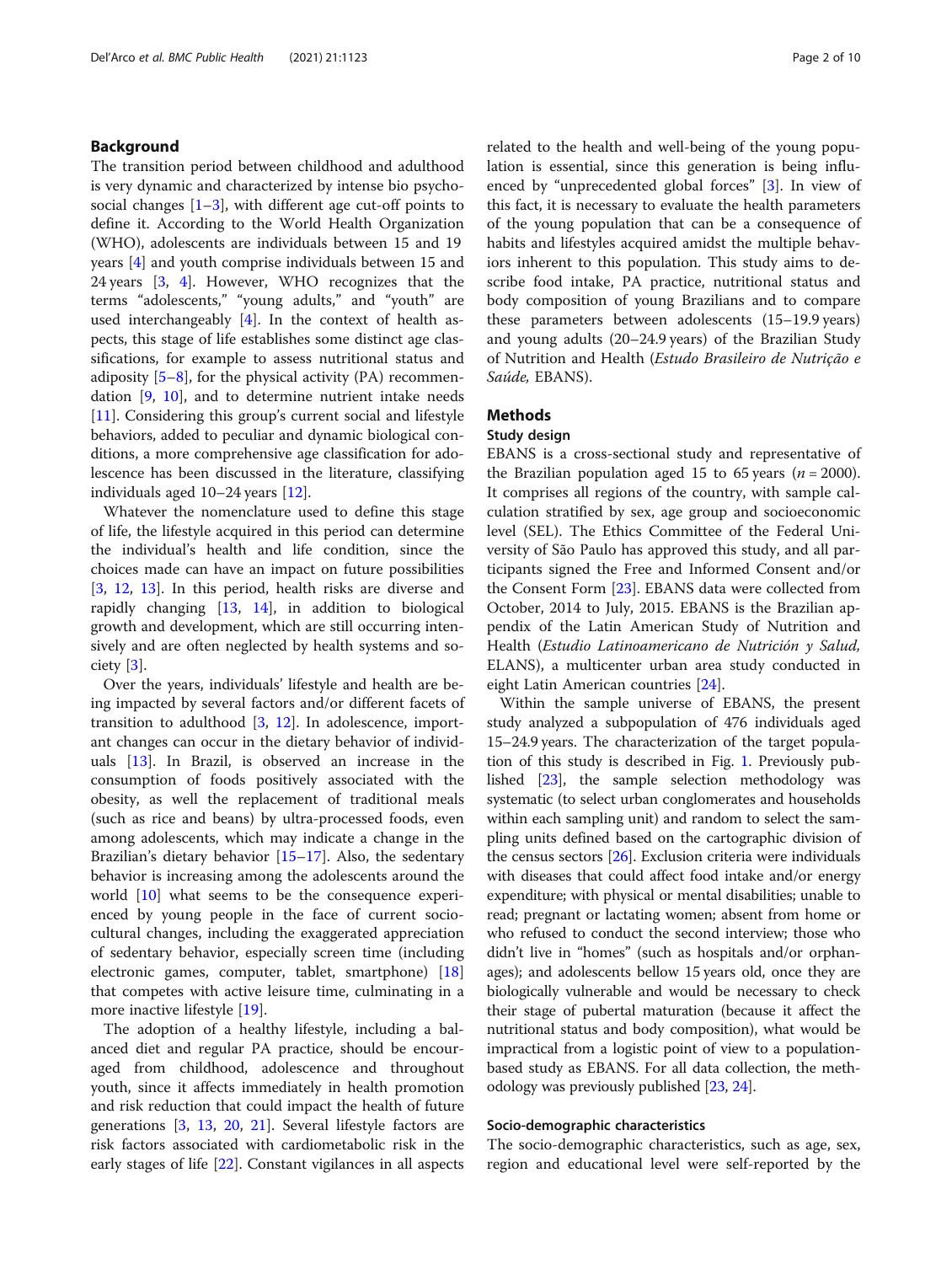<span id="page-2-0"></span>

participants. The educational level was categorized into basic education (up to high school) and higher education, which could be "complete or incomplete", since 18 year-old individuals could already attend higher education, but have not completed this educational stage, which lasts an average of 4 years in Brazil. The SEL was determined according to the Standard Economic Classification Criteria Brazil [[25\]](#page-8-0), classified into three levels: high (grouping classes A1, A2, B1), medium (classes B2, C1) and low (classes C2, D, E).

## Food intake

Briefly, the food intake data was performed by the application of two 24-h Dietary Recall (24HR), in two home visits with an interval of 7 days; with the application of the Multiple Pass Method (MPM) [\[27](#page-8-0)]. 24HR has been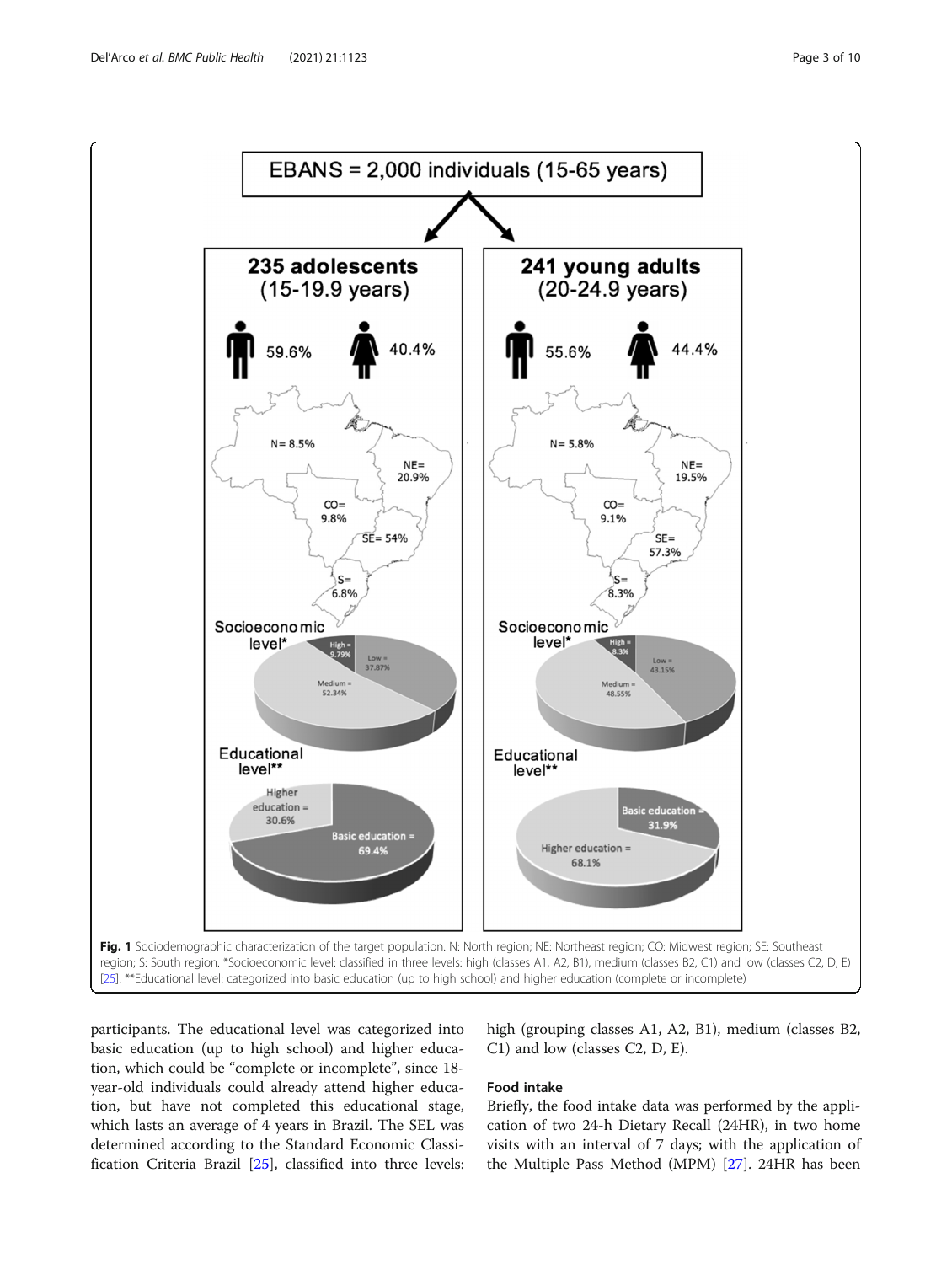used as the preferred methodology in several population-based studies worldwide [[28\]](#page-8-0), since it ensures better adherence by the interviewee because it is quick and requires less memory time for the interviewees [\[29](#page-9-0)], being able to provide information about the food consumption of the previous day or the last 24 h and, when replicated in the same individual, can estimate the individual's usual nutrient and/or energy intake, considering intrapersonal variability, using a statistical modeling technique, o Multiple Source Method (MSM) [[30,](#page-9-0) [31](#page-9-0)]. The data were analyzed through the Nutrition Data System for Research software version 2013 (NDS-R University of Minnesota, MN, USA); and adjusted according to intrapersonal variability through the MSM [[30,](#page-9-0) [31\]](#page-9-0) to estimate the usual intake of each nutrient. Two variables related to dietary behavior (number of meals eaten and breakfast skippers) were analyzed, and the energy intake and the macronutrients intake (carbohydrates, proteins and lipids).

#### Physical activity

The PA and sitting time (ST) data was obtained by the application of the long-form International Physical Activity Questionnaire (IPAQ), having the last 7 days as reference. This questionnaire has been validated internationally using CSA accelerometer (model 7164) to assess total PA in individuals from 12 countries with Spearman's correlation coefficients ranging from 0.46 to 0.96 [\[32](#page-9-0)]. The PA sections of transportation and leisure were included due to the greater relevance of these practices to guide public health programs in Latin American urban environments [[33](#page-9-0)]. The transportation PA (walking and bicycle), and the leisure PA (walking and moderate-to-vigorous physical activities (MVPA)) were analyzed separately, according to the scoring protocol established by IPAQ ([https://sites.google.com/site/](https://sites.google.com/site/theipaq/scoring-protocol)) [theipaq/scoring-protocol](https://sites.google.com/site/theipaq/scoring-protocol))). The intensity of 3.3 metabolic equivalent task (METs) for walking was attributed, 4.0 METs for moderate activity, and 8.0 METs for vigorous activity [\[34](#page-9-0), [35\]](#page-9-0). Individuals who met the international PA recommendations [[9,](#page-8-0) [10\]](#page-8-0) were classified as "active". ST included sedentary activities (time spent watching TV and DVDs, the use of other screens and reading), and it was determined by the equation: [ST (min/day) during weekdays  $\times$  5] + [weekend ST (min/day)  $\times$  2] / 7.

#### Body composition

The following parameters were used to determine the body composition: body weight, the Body Mass Index (BMI), waist circumference (WC) measurement and the waist circumference to height ratio (WHtR). Data of body weight and height were measured with the aid of a Sanny® portable scale and portable stadiometer, respectively. The classification of anthropometric nutritional status was determined based on the BMI according to the parameters established by WHO for individuals > 19 years [[6\]](#page-8-0), and according to gender and age for adolescents [\[5\]](#page-8-0); and it reflects the "weight status". WC was measured with Sanny® inelastic tape according to WHO recommendations [\[36](#page-9-0)], and categorized based on reference data for adolescents according to sex  $[37]$  $[37]$ . WC > 88 cm for women and > 102 cm for men was used as a cut-off bridge for determining central obesity in young adults [[38\]](#page-9-0). The WHtR was also calculated, and was classified as inadequate when  $\geq 0.54$  for adolescents [\[7](#page-8-0)] and  $\geq$  0.5 for young adults [\[8\]](#page-8-0).

#### Statistical analyses

Descriptive statistics was used for the categorical variables and, for the continuous, a 95% confidence interval, the measures of central tendency, and the 25th, 50th and 75th percentiles were calculated. Using the Willet, Howe and Kushi [\[39\]](#page-9-0) method, the food intake data were adjusted by energy. The Kolmogorov-Smirnov test pointed out heterogeneous data distribution and the Mann-Whitney test was used to compare energy intake, macronutrients intake and PA level and ST, WC and WHtR (continuous variables) between the age groups. For the comparison of categorical variables (BMI, type of occupation, number of meals and breakfast skippers), the Chi-Square test was used. For all statistical tests, a 5% significance level was used. The statistical analyses were performed by Stata software (Statistics/Data Analysis, version 13.0, Texas, USA) and measured considering the sample weight [[24\]](#page-8-0).

#### Results

The total number of participants included in this study was 476 (50.6% young adults); and the mean age of the adolescents was 17.06 years  $(\pm 1.44)$ , and young adults, 22.11 years  $(\pm 1.43)$ . In overall, about half of the population was from the Southeast region, male and classified as medium by SEL. Furthermore, around 70% of the adolescents had basic education while the same proportion of the young adults had higher education. Figure [1](#page-2-0) illustrates the characterization of the population. Regarding type of occupation, the majority of adolescents were students (63.2%), 22.7% had work jobs, 10.7% were unemployed and 3.4% had household functions. Among young adults, more than half were working (57.6%), 21.6% were unemployed, 13.6% were students and 7.2% had household functions. A statistical difference between age groups was found  $(p < 0.001)$ .

Regarding the dietary behavior, it was verified that the mean number of meals was four in both age groups: 4.13 (95%CI 3.98–4.29) among adolescents and 4.03 (95%CI 3.88–4.18) among young adults. Also, that the minority of adolescents (12.8%) and young adults (7.5%)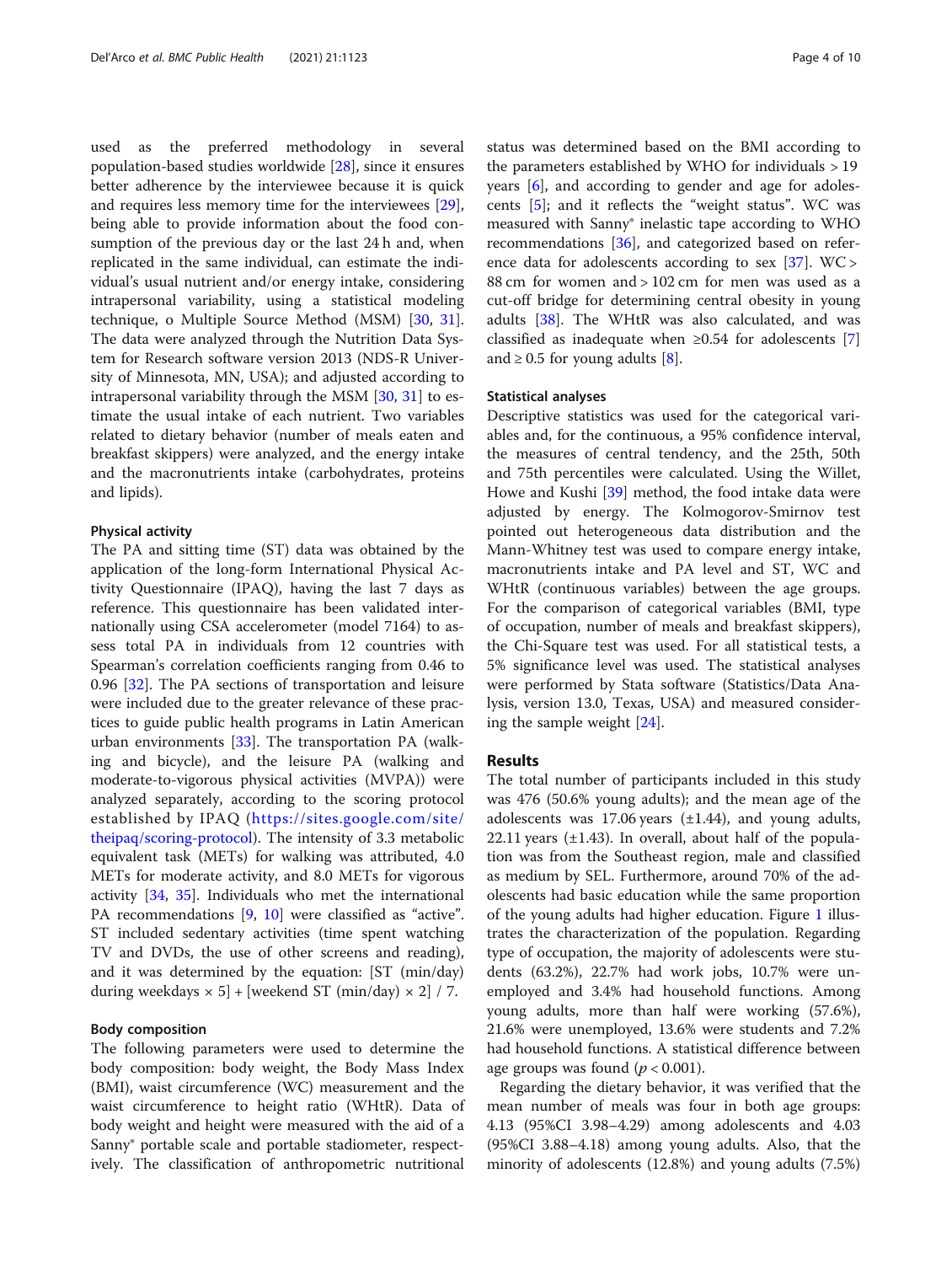| <b>Nutrients</b>      | Age<br>group | n   | <b>Percentiles</b> |         |         | 95%Cl           | р      |
|-----------------------|--------------|-----|--------------------|---------|---------|-----------------|--------|
|                       |              |     | 25                 | 50      | 75      |                 | value* |
| Energy intake (kcal)  | $15 - 19.9$  | 235 | 1504.54            | 1963.91 | 2410.32 | 1947.66-2117.64 | 0.2728 |
|                       | $20 - 24.9$  | 241 | 1555.58            | 1900.61 | 2213.73 | 1893.38-2057.15 |        |
| Carbohydrates (grams) | $15 - 19.9$  | 235 | 197.57             | 253.54  | 310.40  | 251.96-275.10   | 0.1518 |
|                       | $20 - 24.9$  | 241 | 194.52             | 237.14  | 286.85  | 241.66-262.98   |        |
| Proteins (grams)      | $15 - 19.9$  | 235 | 66.23              | 82.54   | 99.77   | 81.59-88.70     | 0.6287 |
|                       | $20 - 24.9$  | 241 | 65.38              | 81.37   | 101.33  | 80.65-88.52     |        |
| Lipids (grams)        | $15 - 19.9$  | 235 | 50.58              | 66.80   | 85.61   | 67.26-73.64     | 0.1199 |
|                       | $20 - 24.9$  | 241 | 51.05              | 64.07   | 79.26   | 63.75-69.65     |        |

Table 1 Energy and macronutrients intake, according to age groups

\*Mann-Whitney at the 5% significance level

95%CI 95% confidence interval

omitted breakfast (did not have the meal in either 24HR), and more than half of the adolescents (66.8%) and young adults (68.5%) consumed breakfast habitually (reported in both 24HR). There were no statistical differences between both age groups ( $p = 0.131$ ).

Energy and macronutrients intake were not different between both age groups (Table 1). The caloric distribution of macronutrients was 51.7 and 51.7% for carbohydrates, 17.1 and 17.5% for proteins, and 31.2 and 30.8% for lipids, for adolescents and young adults, respectively.

Significantly, adolescents practiced more total PA (METs-min/week and min/week) and leisure (min/week) than young adults. Overall, adolescents did 860 METsmin/week and 100 min/week more than young adults. For transportation PA, no statistical difference was found between both groups. In total, 48.1% of adolescents and 52.7% of young adults did not comply with the WHO recommendation for PA ( $p = 0.206$ ). Regarding ST, there was no statistical difference between both groups (Table 2). PA data were also evaluated according to the type of occupation of individuals (considering only individuals who worked and studied). We found that those who worked practiced less PA than those who studied, significantly for total PA time (min/week), for total METs-min/week, and for leisure PA, except for transportation PA. The ST was significantly shorter among those who worked (Table [3\)](#page-5-0).

Almost 30% of adolescents and 45% of young adults had excess weight (Fig. [2\)](#page-5-0). There was a statistical difference between both groups in relation to the classification of the nutritional status and the continuous BMI value ( $p < 0.001$ ). Regarding the WC measurement, the median found was 74.80 cm (95%CI 75.13–78.42) for adolescents and 80.00 cm (95%CI 80.27–83.78) for young adults; and the WHtR median was 0.44 (95%CI 0.45– 0.47) for adolescents and 0.48 (95%CI 0.48–0.50) for young adults. A statistical difference between groups was found for both the WC and WHtR  $(p < 0.001)$ . The adjustment values of the measurement of WC and WHtR are different between the age groups. It was found that

|  |  | Table 2 Physical activity (total and by domain) and sitting time practiced, according to age groups |
|--|--|-----------------------------------------------------------------------------------------------------|
|  |  |                                                                                                     |

| <b>Physical activity (PA)</b> | Age<br>group | n   | <b>Percentiles</b> |             |         | 95%CI           | р       |
|-------------------------------|--------------|-----|--------------------|-------------|---------|-----------------|---------|
|                               |              |     | 25                 | 50          | 75      |                 | value*  |
| METs-min/week                 | $15 - 19.9$  | 235 | 198                | 672         | 2383.50 | 1480.04-2176.74 | < 0.001 |
|                               | $20 - 24.9$  | 241 | 132                | 396         | 1059    | 737.58-1198.60  |         |
| Total PA (min/week)           | $15 - 19.9$  | 235 | 75                 | 250         | 840     | 362.93-458.93   | 0.006   |
|                               | $20 - 24.9$  | 241 | 60                 | 140         | 530     | 266.24-351.36   |         |
| Transportation PA (min/week)  | $15 - 19.9$  | 235 | 30                 | 100         | 200     | 144.60-205.57   | 0.359   |
|                               | $20 - 24.9$  | 241 | 25                 | 80          | 190     | 146.30-211.18   |         |
| Leisure PA (min/week)         | $15 - 19.9$  | 235 | 0                  | 60          | 600     | 244.96-341.24   | 0.001   |
|                               | $20 - 24.9$  | 241 | 0                  | $\mathbf 0$ | 200     | 132.84-205.00   |         |
| Sitting time (min/week)       | $15 - 19.9$  | 235 | 150                | 252.86      | 342.86  | 248.29-292.04   | 0.123   |
|                               | $20 - 24.9$  | 241 | 115.71             | 214.29      | 360     | 232.94-281.08   |         |

\*Mann-Whitney at the 5% significance level

95%CI 95% confidence interval, METs Metabolic equivalent task, min minutes, PA Physical activity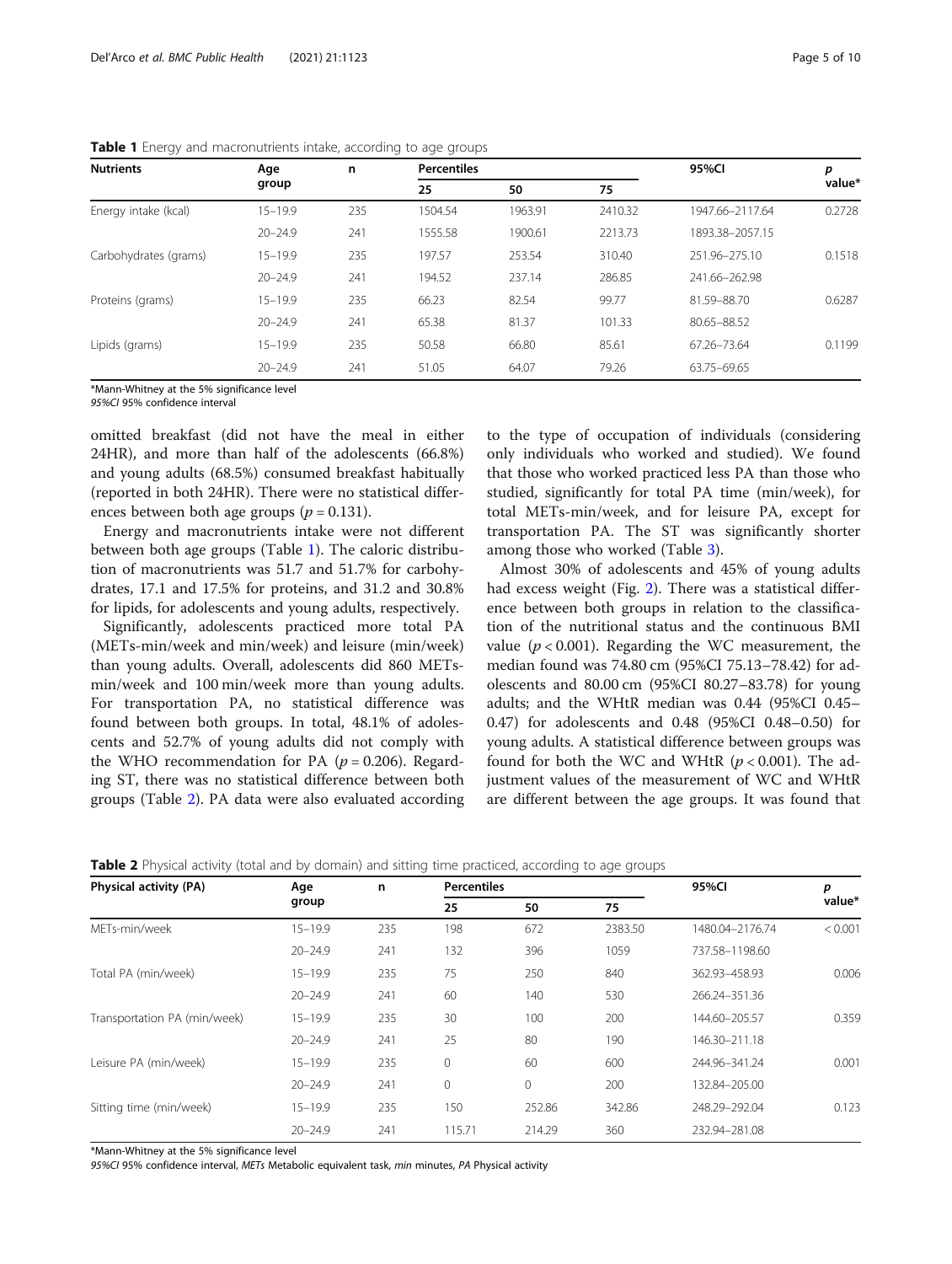| Physical activity (PA)       | Type of<br>occupation | n   | <b>Percentiles</b> |              |        | 95%CI           | р       |
|------------------------------|-----------------------|-----|--------------------|--------------|--------|-----------------|---------|
|                              |                       |     | 25                 | 50           | 75     |                 | value*  |
| METs-min/week                | Works                 | 191 | 198                | 462          | 1410.5 | 870.57-1457.27  | 0.029   |
|                              | Student               | 180 | 198                | 672          | 2400   | 1438.68-2242.46 |         |
| Total PA (min/week)          | Works                 | 191 | 60                 | 160          | 585    | 276.15-373.28   | 0.034   |
|                              | Student               | 180 | 60                 | 267          | 857.50 | 367.37-479.11   |         |
| Transportation PA (min/week) | Works                 | 191 | 30                 | 100          | 210    | 146.57-216.49   | 0.125   |
|                              | Student               | 180 | 20                 | 75           | 180    | 120.94-188.67   |         |
| Leisure PA (min/week)        | Works                 | 191 | $\mathbf{0}$       | $\mathbf{0}$ | 260    | 141.97-227.63   | < 0.001 |
|                              | Student               | 180 | $\mathbf{0}$       | 112.50       | 720    | 270.58-383.17   |         |
| Sitting time (min/week)      | Works                 | 191 | 115.71             | 214.29       | 334.29 | 223.93-276.94   | 0.009   |
|                              | Student               | 180 | 180                | 270          | 377.14 | 261.64-312.30   |         |

<span id="page-5-0"></span>**Table 3** Physical activity and sitting time, according to the type of occupation

\*Mann-Whitney at the 5% significance level

95%CI 95% confidence interval, METs Metabolic equivalent task, min Minutes, PA Physical activity

13.2% of adolescents and 32.4% of young adults had inadequate WC values. The WHtR was inadequate for 17% of adolescents and 39.4% of young adults.

## **Discussion**

The present study evaluated EBANS individuals aged 15 to 24.9 years, divided into two age groups, which were compared in relation to nutritional status, body composition, food intake and PA practice. In general, it was found that adolescents practiced more time of PA and had lower prevalence of excess weight when compared to young adults, with no significant differences to quantitative energy and macronutrients intake. It was also found that those who worked were those who practiced less time of PA compared to those who studied, which is related to the lifestyle of individuals.

The lifestyle and nutritional status of an individual in the early stages of life require vigilance, since they can determine the health condition that will be established in adulthood, since they are associated with cardiometabolic risk already in the childhood [\[22,](#page-8-0) [40](#page-9-0)]; and may add psychosocial consequences if weight variation (mainly excess weight) occurs during adolescence [[41\]](#page-9-0); affecting the socioeconomic context of the environment. The transition phase to adulthood is marked by significant biological and socioeconomic changes, which can expand or limit the individual's future possibilities, according to the choices made [[3,](#page-8-0) [12\]](#page-8-0), either in the social and/ or biological context.

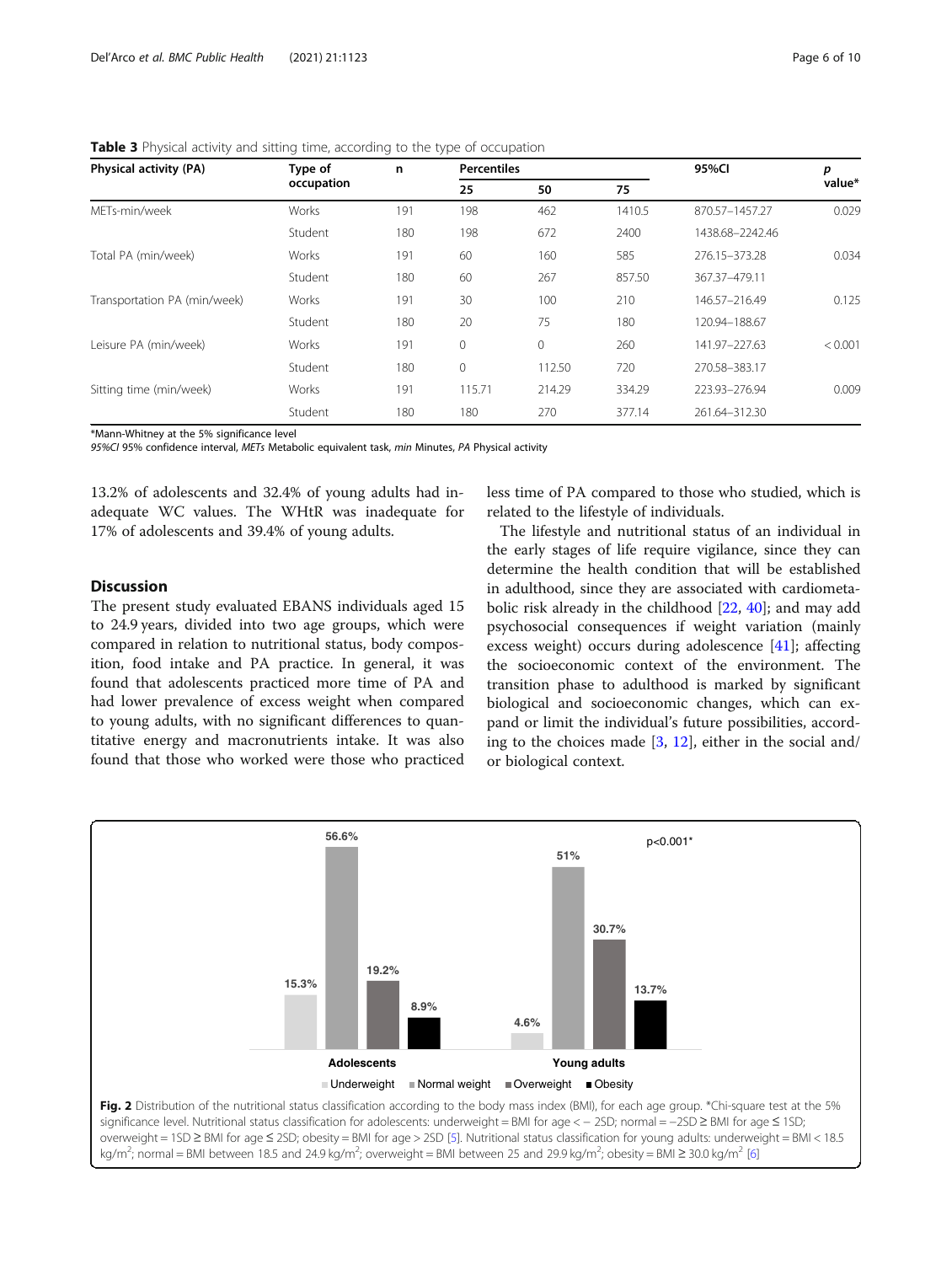The global epidemic of obesity, added to the current global syndemic of obesity, undernutrition, and climate change [\[42\]](#page-9-0), is associated with increased risk of chronic non-communicable diseases (NCDs) [[21](#page-8-0)] is the result of a combination of several factors, including food consumption and PA practice which are modifiable risk factors [[40,](#page-9-0) [43](#page-9-0)]. In the present study it was found that some parameters of body composition and nutritional status of age groups were statistically different, with a higher prevalence of inadequate WC, WHtR, and excess weight among young adults. Although the crosssectional design of EBANS does not allow a cause and effect relationship or an analysis over time, this leads to reflection on possible changes in the lifestyle of young adults that could affect their nutritional status.

The eating habits acquired in the early stages of life can have repercussions on future habits. The stimulation of healthy habits from childhood is important, since once acquired at the beginning of life the record of first learning and social forms tend to remain throughout life [[43,](#page-9-0) [44\]](#page-9-0). However, substantial changes and/or discontinuity of the dietary pattern during the adolescence phase can occur  $[13]$  $[13]$  $[13]$ . In the present study, it was found that the habit of consuming breakfast was usual for most individuals; similar to data from the National Food Survey (Inquérito Nacional de Alimentação, INA) [[45](#page-9-0)]. The National School Health Survey (Pesquisa Nacional de Saúde do Escolar, PeNSE) revealed that the eating breakfast habit has increased 4.5% among Brazilian adolescent students from 2012 to 2015 [\[46](#page-9-0)].

Comparing the caloric intake data of the adolescents of the present study with the data from INA [\[47\]](#page-9-0) and from Adolescent Cardiovascular Risk Study (Estudo dos Riscos Cardiovasculares em Adolescentes, ERICA) [[48](#page-9-0)], it was possible to identify a similar quantitative intake; although there are some chronological and methodological differences between the above mentioned studies and EBANS. Regarding the caloric contribution of macronutrients to the total caloric values, the values found in EBANS for the adolescents were lower than those presented in the literature [\[47,](#page-9-0) [48](#page-9-0)] for carbohydrates (EBANS: 51.7%; ERICA: 54%; INA: 57%); slightly higher for proteins (EBANS: 17.1%; ERICA and INA: 16%); and similar to ERICA data for lipids (EBANS: 31.2%; ERICA: 31%; INA: 27.5%). According to DRIs [\[49](#page-9-0)], the caloric distribution of macronutrients was quantitatively adequate among adolescents in the present study and, for young adults, according to WHO [\[50\]](#page-9-0), the caloric distribution reached the upper limit for lipids, was lower for carbohydrates and higher for proteins.

Regarding the sufficiency of PA practice, it was found that approximately half of adolescents and young adults did not meet the recommendations for PA practice [[9](#page-8-0), [10\]](#page-8-0); however, there was no statistical difference between

individuals classified as active in both age groups, since the WHO recommends twice the time of PA to be practiced by individuals aged 5–17 years compared to those over 18 years old. According to data from the three editions of PeNSE [[46](#page-9-0), [51,](#page-9-0) [52](#page-9-0)] there was a higher prevalence of active adolescents in the present study. Comparing with data from the Surveillance of Risk Factors and Protection for Chronic Diseases by Telephone Survey (Vigilância de Fatores de Risco e Proteção para Doenças Crônicas por Inquérito Telefônico, VIGITEL) 2019 [[53](#page-9-0)], which evaluated young people aged 18–24 years, a higher prevalence of young people who did not meet the PA practice recommendations was found in the present study.

The literature has reported that the PA practice in the early stages of life can increase the probability of individuals being active in the subsequent stages [[20](#page-8-0), [43](#page-9-0)]. The data from the present study showed that adolescents have been practicing more PA than young adults, both in METs-min/week and in total PA and leisure time; however, it should be noted that the EBANS design does not allow the population to be assessed and/or compared over time. Physical inactivity during leisure time is associated with increased adiposity in adults, assessed independently or in conjunction with lack of total PA [\[54](#page-9-0)]. In the present study, excess weight and adiposity were more prevalent among young adults, together with a higher prevalence of physical inactivity during leisure time. The encouragement of PA practices during leisure time should be the focus of public policies, with reorganization of urban spaces to adapt public spaces where leisure and recreation activities could be performed [\[55](#page-9-0)].

The type of occupation was determinant for the PA practice, that is, those who have been working practiced less total PA and leisure. It was found that the median PA leisure time of young adults was 0 min/week; as well as the median PA leisure time of the individuals who worked (0 min/week). Behavior that can be associated with lifestyle, since assuming an economically active role in society, linked with social transitions, acquisition of responsibilities, and affirmation of individual identity, can impair habits and behaviors [\[12](#page-8-0)]. Entering into the labor market, one of these social transitions assumed by young people, may affect behavioral and lifestyle aspects. Young adults represent an economically important group for society; since they are considered the healthiest stratum of any population [\[2](#page-8-0)]. Their nutritional status can also affect cognitive and executive functions, impairing the developed work activities [\[56\]](#page-9-0), as well as even influencing even remuneration [\[41](#page-9-0)].

PA practice during transportation is an opportunity to increase the PA practice of those who have been working. In the present study, it was found that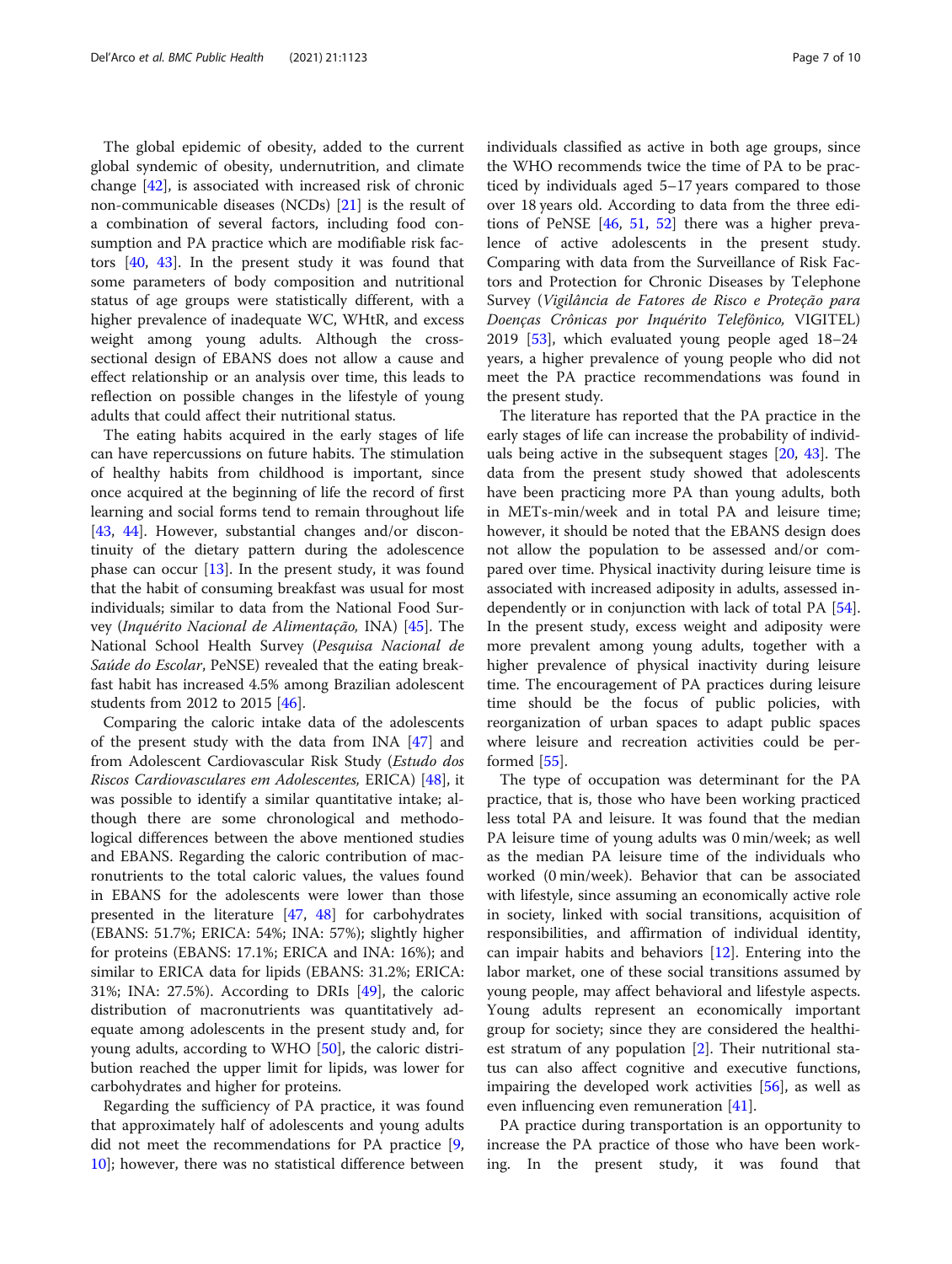transportation PA was not statistically different among age groups nor according to the type of occupation. Active transportation should be encouraged with public policies that facilitate urban mobility and allow the transportation of the population through non-motorized means of transport, such as bicycles, which requires safe and wide bike lanes [\[55](#page-9-0)].

Sedentary behavior is related to the individuals' lifestyle. Although there are no parameters that define a sedentary behavior based on ST, and no official public health guidelines on the ST limit that can impair health, because there is no sufficiently consistent scientific data basis for this [[57](#page-9-0)], studies have reported that frequent interruptions in ST can positively impact some cardiovascular parameters [[58](#page-9-0)]. In the present study, it was found that the ST was significantly shorter among those who worked. This finding may be associated with the profile of the activity developed by those who start in the labor market, since the search for the first job is marked by insertion difficulties. This is more prominent for the most qualified functions [[59](#page-9-0)], which can be the activities performed by those who enter the labor market, less sedentary activities with more dynamic and multiple functions.

In view of the above, the data lead to the reflection that a new behavior seems to be assumed by young adults, mainly in relation to the PA practice, which was significantly lower among young adults. This fact could be a consequence of the adaptation to the new social roles assumed by young people entering the labor market, impacting their habits as well as lifestyle and reducing the PA practice, since the individuals who have been working were the ones who practiced less PA.

The main limitations of this study refer to possible overestimations and/or underestimations of the data reported by the interviewees through the questionnaires; however, the main strength of EBANS is the data collection methodology, with the additional techniques to minimize possible errors and biases [\[23](#page-8-0)], added to the rigorous training of the professionals who collected the data. The use of the same methodology, scientifically validated, in all regions of Brazil, including the population of adolescents and young adults, is another strength of the present study. It is important to note that EBANS was conducted in urban area, and the generalization of results for the rural area of the country should be cautious.

In view of the findings of this study, with some parameters analyzed that differed between age groups (such as PA and body composition variables), some statistical analyzes were conducted to assess possible correlations and/or associations; however, such analyzes were not statistically significant.

#### Conclusions

In conclusion, the findings of the present study show a high prevalence of excess weight among young

Brazilians, being significantly higher among young adults. The energy and macronutrients intake was similar between age groups. The time of PA practice was significantly longer among adolescents; however, the percentage of those who did not meet the PA recommendations wasn't different between age groups. The differences in health parameters between adolescents and young adults should be considered in the elaboration of specific actions related to improving the health and quality of life of the young population. It's important to emphasize that the age group from 15 to 24.9 years is too broad and heterogeneous. It presents important differences in the multiplicity of behaviors assumed by young people as a result of the non-uniformity of the process chosen for the responsibilities acquisition.

Such findings can be a consequence of a new social behavior assumed by young people and, in this context, consequences are observed in the health parameters of individuals. Therefore, further studies are necessary to properly investigate such behaviors and their association with health parameters. Adolescents and young people are often noticed only as a group in transit, which is detrimental to being perceived and truly considered as individuals who have rights and duties in all society settings [\[3\]](#page-8-0).

#### Abbreviations

BMI: Body Mass Index; EBANS: Brazilian Study of Nutrition and Health; ELAN S: Latin American Study of Nutrition and Health; ERICA: Adolescent Cardiovascular Risk Study; INA: National Food Survey; IPAQ: International Physical Activity Questionnaire; MET: Metabolic Equivalent Task; MPM: Multiple Pass Method; MSM: Multiple Source Method; MVPA: Moderate-to-Vigorous Physical Activity; NCDs: Chronic Non-Communicable Diseases; PA: Physical Activity; PeNSE: National School Health Survey; ST: Sitting Time; VIGITEL: Surveillance of Risk Factors and Protection for Chronic Diseases by Telephone Survey; WC: Waist Circumference; WHO: World Health Organization; WHtR: Waist Circumference to Height Ratio; 24HR: 24-h Dietary Recall

#### Acknowledgements

The authors thank all participants in the project and members of ELANS and EBANS team.

#### Authors' contributions

APWTDA – Analysis and interpretation of the data; drafting of the paper. ANP – Data collection; statistical analysis. GF – Interpretation of the data. MF – Conception and study design. All authors read, reviewed and approved the final manuscript.

#### Funding

The ELANS field work was originally supported by a scientific grant from the Coca Cola Company (Atlanta, GA, USA) and by grants and/or support from the ILSI Argentina, Instituto Pensi/Hospital Infantil Sabara, Universidad de Costa Rica, Pontificia Universidad Católica de Chile, Pontificia Universidad Javeriana de Colombia, Universidad Central de Venezuela/Fundación Bengoa, Universidad San Francisco de Quito, and Instituto de Investigación Nutricional de Perú. The unrestricted grant from Coca Cola Company supported the design, data collection, field work and initial data analysis. Latin American ILSI branches (Argentina, Brazil, Mesoamerica, South Andean and North Andean) gave their support contributing with the fees for the open access journals. The funders had no role in the design of the study, in the collection, analyses, or interpretation of data, in the writing, any of the manuscripts, and in the decision to publish the results. The main researchers of ELANS and EBANS are the only ones responsible for the scientific information that is published.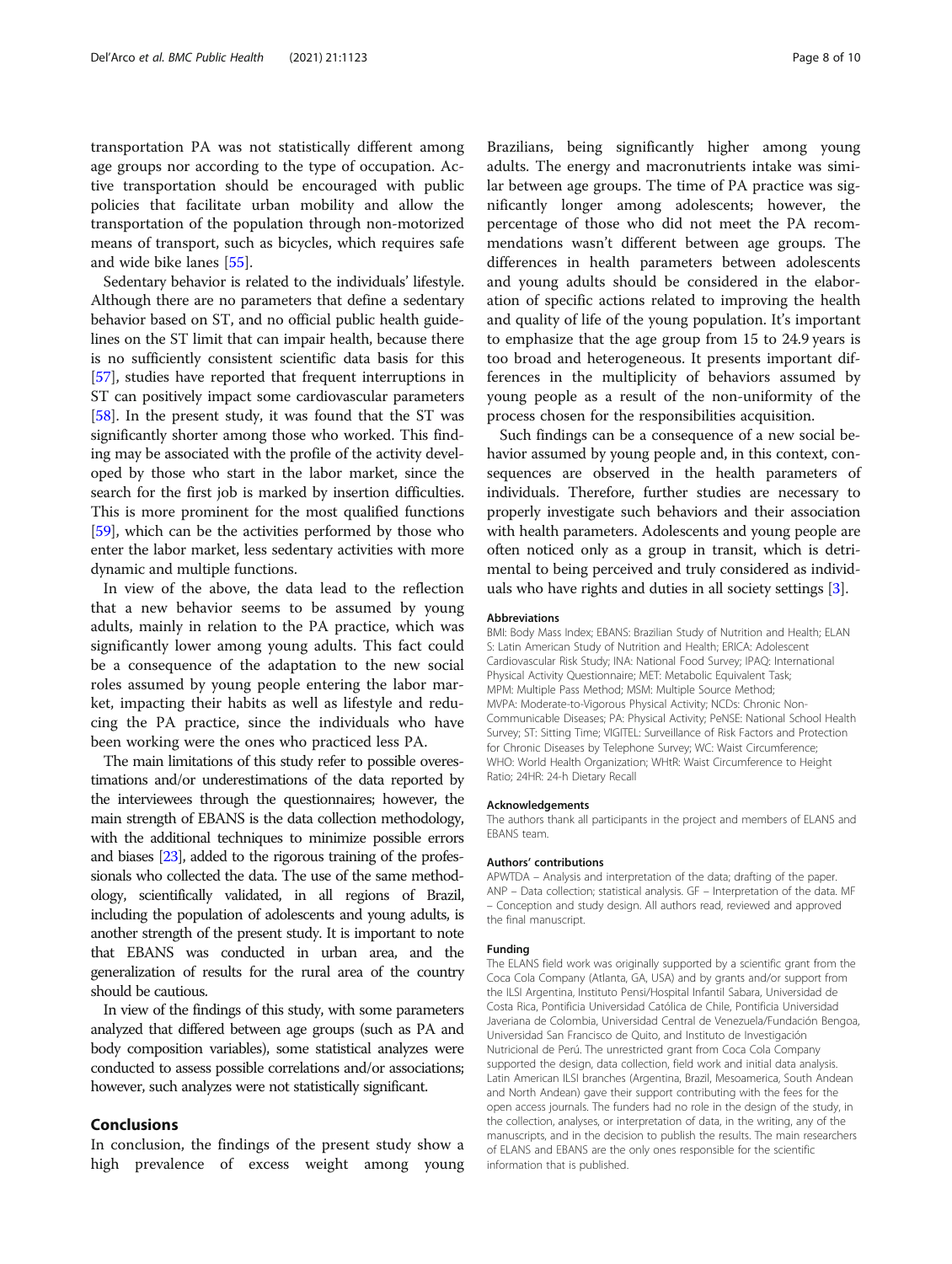#### <span id="page-8-0"></span>Availability of data and materials

The datasets used and/or analyzed during the current study are available from the corresponding author on reasonable request.

### Declarations

## Ethics approval and consent to participate

In accordance with Declaration of Helsinki, the study was approved by the Ethics Committee of the Federal University of São Paulo, SP, Brazil (#53532516.8.0000.5505) and Ethics Committee of the José Luiz Egydio Setúbal Institution – PENSI Institute (# 31670314.8.0000.5567). All participants signed the Free and Informed Consent and/or the Consent Term.

#### Consent for publication

Not applicable.

#### Competing interests

The authors declare that they have no competing interests.

#### Author details

<sup>1</sup> Pediatrics Department, Paulista School of Medicine, Federal University of São Paulo – UNIFESP, São Paulo, SP, Brazil. <sup>2</sup>Department of Nutrition, School of Public Health, University of São Paulo – USP, São Paulo, SP, Brazil. Universidad de Santiago de Chile (USACH), Escuela de Ciencias de la Actividad Física, el Deporte y la Salud, Santiago, Chile. <sup>4</sup>Pensi Institute – José Luiz Egydio Setúbal Foundation, Sabará Children's Hospital, São Paulo, SP, Brazil.

#### Received: 23 February 2021 Accepted: 24 May 2021 Published online: 12 June 2021

#### References

- 1. Altikulaç S, MGN B, Foulkes L, Crone EA, Van Hoorn J. Age and gender effects in sensitivity to social rewards in adolescents and young adults. Front Behav Neurosci. 2019;13:171. [https://doi.org/10.3389/fnbeh.2019.001](https://doi.org/10.3389/fnbeh.2019.00171) [71.](https://doi.org/10.3389/fnbeh.2019.00171)
- 2. Das JK, Salam RA, Thornburg KL, Prentice AM, Campisi S, Lassi ZS, et al. Nutrition in adolescents: physiology, metabolism, and nutritional needs. Ann N Y Acad Sci. 2017;1393(1):21–33. <https://doi.org/10.1111/nyas.13330>.
- Patton GC, Sawyer SM, Santelli JS, Ross DA, Afifi R, Allen NB, et al. Our future: a lancet commision on adolescente health and wellbeing. Lancet. 2016;387(10036):2423–78. [https://doi.org/10.1016/S0140-6736\(16\)00579-1](https://doi.org/10.1016/S0140-6736(16)00579-1).
- 4. World Health Organization. Young people's healthy a challenge for society. In: Report of a WHO Study Group on Young People and 'Health for All by the Year 2000'. Technical Report Series 731. Geneva: World Health Organization; 1986. Available from: [https://apps.who.int/iris/handle/10665/41](https://apps.who.int/iris/handle/10665/41720) [720.](https://apps.who.int/iris/handle/10665/41720) [cited 2019 Aug].
- 5. de Onis M, Onyango AW, Borghi E, Siyam A, Nishida C, Siekmann J. Development of a WHO growth reference for school-aged children and adolescents. Bull World Health Organ. 2007;85(9):660–7. [https://doi.org/10.24](https://doi.org/10.2471/blt.07.043497) [71/blt.07.043497](https://doi.org/10.2471/blt.07.043497).
- 6. World Health Organization. Obesity: preventing and managing the global epidemic: report of a WHO Consultation. Technical Report Series. Geneva: World Health Organization; 2010. Available from: [https://www.who.int/](https://www.who.int/nutrition/publications/obesity/WHO_TRS_894/en/) [nutrition/publications/obesity/WHO\\_TRS\\_894/en/.](https://www.who.int/nutrition/publications/obesity/WHO_TRS_894/en/) [cited 2019 Jun]
- 7. Vasquez F, Correa-Burrows P, Blanco E, Gahagan S, Burrows R. A waist-toheight ratio of 0.54 is a good predictor of metabolic syndrome in 16-yearold male and female adolescent. Pediatr Res. 2019;85(3):269–74. [https://doi.](https://doi.org/10.1038/s41390-018-0257-8) [org/10.1038/s41390-018-0257-8](https://doi.org/10.1038/s41390-018-0257-8).
- Ashwell M, Gibson S. Waist-to-height ratio as an indicator of 'early health risk': simpler and more predictive than using a 'matrix' based on BMI and waist circumference. BMJ Open. 2016;6(3):e010159. [https://doi.org/10.1136/](https://doi.org/10.1136/bmjopen-2015-010159) [bmjopen-2015-010159.](https://doi.org/10.1136/bmjopen-2015-010159)
- 9. Bull FC, Al-Ansari SS, Biddle S, Borodulin K, Buman MP, Cardon G, et al. World Health Organization 2020 guidelines on physical activity and sedentary behaviour. Br J Sports Med. 2020;54(24):1451–62. [https://doi.org/1](https://doi.org/10.1136/bjsports-2020-102955) [0.1136/bjsports-2020-102955](https://doi.org/10.1136/bjsports-2020-102955).
- 10. Chaput JP, Willumsen J, Bull F, Chou R, Ekelund U, Firth J, et al. WHO guidelines on physical activity and sedentary behaviour for children and adolescents aged 5–17 years: summary of the evidence. Int J Behav Nutr Phys. 2020;17:141. [https://doi.org/10.1186/s12966-020-01037-z.](https://doi.org/10.1186/s12966-020-01037-z)
- 11. Otten JJ, Hellwig JP, Meyers LD, editors. Dietary reference intakes: the essential guide to nutrient requirements. Washington DC: National Academy Press; 2006.
- 12. Sawyer SM, Azzopardi PS, Wickremarathne D, Patton GC. The age of adolesence. Lancet Child Adolesc Health. 2018;2(3):223–8. [https://doi.org/1](https://doi.org/10.1016/S2352-4642(18)30022-1) [0.1016/S2352-4642\(18\)30022-1](https://doi.org/10.1016/S2352-4642(18)30022-1).
- 13. Poll FA, Miraglia F, D'avlia HF, Reuter CP, Mello ED. Impact of intervention on nutritional status, consumption of processed foods, and quality of life of adolescents with excess weight. J Pediatr. 2020;96(5):621–9. [https://doi.org/1](https://doi.org/10.1016/j.jped.2019.05.007) [0.1016/j.jped.2019.05.007.](https://doi.org/10.1016/j.jped.2019.05.007)
- 14. Mokdad AH, Forouzanfar MH, Daoud F, Mokdad AA, El Bcheraoui C, Moradi-Lakeh M. Global burden of diseases, injuries, and risk factors for young people's health during 1990–2013: a systematic analysis for the global burden of disease study 2013. Lancet. 2016;387(10036):2383–401. [https://doi.](https://doi.org/10.1016/S0140-6736(16)00648-6) [org/10.1016/S0140-6736\(16\)00648-6.](https://doi.org/10.1016/S0140-6736(16)00648-6)
- 15. Lima LR, Nascimento LM, Gomes KRO, Martins MCC, Rodrigues MTP, Frota KMG. Association between ultra-processed food consumption and lipid parameters among adolescents. Cienc Saude Coletiva. 2020;25:10. [https://](https://doi.org/10.1590/1413-812320202510.24822018) [doi.org/10.1590/1413-812320202510.24822018.](https://doi.org/10.1590/1413-812320202510.24822018)
- 16. Cunha DB, da Costa TH, da Veiga GV, Pereira RA, Sichieri R. Ultra-processed food consumption and adiposity trajectories in a Brazilian cohort of adolescents: ELANA study. Nutr Diabetes. 2018;8(1):28. [https://doi.org/10.103](https://doi.org/10.1038/s41387-018-0043-z) [8/s41387-018-0043-z](https://doi.org/10.1038/s41387-018-0043-z).
- 17. Monteiro CA, Levy RB, Claro RM, de Castro IR, Cannon G. Increasing consumption of ultra-processed foods and likely impact on human health: evidence from Brazil. Public Health Nutr. 2010;14(1):5–13. [https://doi.org/10.1](https://doi.org/10.1017/S1368980010003241) [017/S1368980010003241](https://doi.org/10.1017/S1368980010003241).
- 18. LeBlanc AG, Gunnell KE, Prince SA, Saunders TJ, Barnes JD, Chaput JP. The ubiquity of the screen: an overview of the risks and benefits of screen time in our modern world. Transl J ACSM. 2017;2(17):104–13. [https://doi.org/1](https://doi.org/10.1249/TJX.0000000000000039) [0.1249/TJX.0000000000000039.](https://doi.org/10.1249/TJX.0000000000000039)
- 19. Silva PVC, Costa Junior AL. Efeitos da atividade física para a saúde de crianças e adolescentes. Psicol Argum. 2011;29(64):41–50.
- 20. Hayes G, Dowd KP, MacDonncha C, Donnelly AE. Tracking of physical activity and sedentary behavior from adolescence to young adulthood: a systematic literature review. J Adolesc Health. 2019;65(4):446–54. [https://doi.](https://doi.org/10.1016/j.jadohealth.2019.03.013) [org/10.1016/j.jadohealth.2019.03.013](https://doi.org/10.1016/j.jadohealth.2019.03.013).
- 21. Kassebaum NJ, Arora M, Barber RM, Bhutta ZA, Brown J, Carter A, et al. GBD 2015 DALYs and HALE collaborators. Global, regional, and national disabilityadjusted life-years (DALYs) for 315 diseases and injuries and healthy life expectancy (HALE), 1990–2015: a systematic analysis for the global burden of disease study 2015. Lancet. 2016;388(10053):1603–58. [https://doi.org/10.1](https://doi.org/10.1016/S0140-6736(16)31460-X) [016/S0140-6736\(16\)31460-X.](https://doi.org/10.1016/S0140-6736(16)31460-X)
- 22. Patnode CD, Evans CV, Senger CA, Redmond N, Lin JS. Behavioral counseling to promote a healthful diet and physical activity for cardiovascular disease prevention in adults without known cardiovascular disease risk factors: updated evidence report and systematic review for the us preventive services task force. JAMA. 2017;318(2):175–93. [https://doi.org/1](https://doi.org/10.1001/jama.2017.3303) [0.1001/jama.2017.3303.](https://doi.org/10.1001/jama.2017.3303)
- 23. Fisberg M, Kovalskys I, Previdelli AN, Zimberg IZ, Del'Arco APWT, Ferrari GLM. Brazilian Study of Nutrition and Health (EBANS) – Brazilian data of ELANS: methodological opportunities and challenges. Rev Assoc Med Bras. 2019;65(5):669–77. <https://doi.org/10.1590/1806-9282.65.5.669>.
- 24. Fisberg M, Kovalskys I, Gómez G, Rigotti A, Cortés LY, Herrera-Cuenca M, et al. Latin America Study of Nutrition and Health (ELANS): rationale and study design. BMC Public Health. 2016;16:93. [https://doi.org/10.1186/s12889-](https://doi.org/10.1186/s12889-016-2765-y) [016-2765-y.](https://doi.org/10.1186/s12889-016-2765-y)
- 25. Brazilian Association of Research Companies. Standard economic classification criteria Brazil. São Paulo: ABEP; 2013. Available from: [http://](http://www.abep.org/criterio-brasil) [www.abep.org/criterio-brasil](http://www.abep.org/criterio-brasil). [cited 2014 Jun]
- 26. Brazilian Institute of Geography and Statistics. Census 2010. Rio de Janeiro: IBGE; 2010. Available from: <http://censo2010.ibge.gov.br/> [cited 2014 Mar]
- 27. Moshfegh AJ, Rhodes DG, Baer DJ, Murayi T, Clemens JC, Rumpler WV, et al. The US Department of Agriculture Automated Multiple-Pass Method reduces bias in the collection of energy intakes. Am J Clin Nutr. 2008;88(2): 324–32. [https://doi.org/10.1093/ajcn/88.2.324.](https://doi.org/10.1093/ajcn/88.2.324)
- 28. Ferrari GLM, Kovalskys I, Fisberg M, Gomez G, Rigotti A, Sanabria LYA, et al. Anthropometry, dietary intake, physical activity and sitting time patterns in adolescents aged 15–17 years: an international comparison in eight Latin American countries. BMC Pediatr. 2020;20:24. [https://doi.org/10.1186/s12887-](https://doi.org/10.1186/s12887-020-1920-x) [020-1920-x.](https://doi.org/10.1186/s12887-020-1920-x)